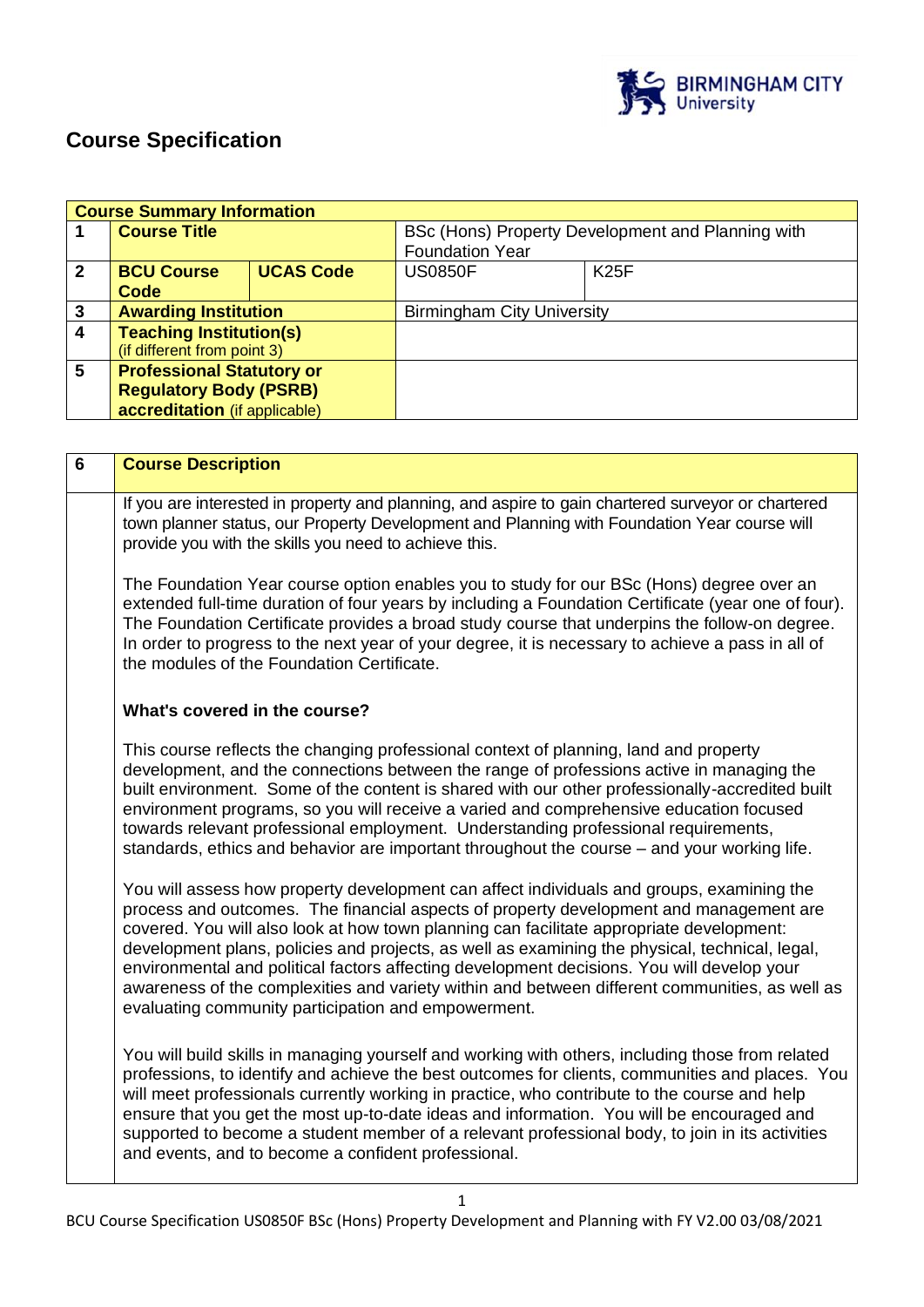

| 7              | <b>Course Awards</b>                                                                                   |       |                                  |
|----------------|--------------------------------------------------------------------------------------------------------|-------|----------------------------------|
| 7a             | <b>Name of Final Award</b>                                                                             | Level | <b>Credits</b><br><b>Awarded</b> |
|                | Bachelor of Science with Honours Property Development and<br>Planning                                  | 6     | 480                              |
|                | Bachelor of Science with Honours Property Development and<br>Planning with Professional Placement Year | 6     | 600                              |
| 7 <sub>b</sub> | <b>Exit Awards and Credits Awarded</b>                                                                 |       |                                  |
|                | <b>Foundation Certificate Built Environment</b>                                                        | 3     | 120                              |
|                | Certificate of Higher Education Property Development and<br>Planning                                   | 4     | 240                              |
|                | Diploma of Higher Education Property Development and<br>Planning                                       | 5     | 360                              |
|                | Bachelor of Science Property Development and Planning                                                  | 6     | 420                              |

| <b>Derogation from the University Regulations</b> |  |
|---------------------------------------------------|--|
| Not applicable                                    |  |

|                         | <b>Delivery Patterns</b> |                          |                |
|-------------------------|--------------------------|--------------------------|----------------|
| <b>Mode(s) of Study</b> | <b>Location</b>          | <b>Duration of Study</b> | Code           |
| Full Time               | <b>City Centre</b>       | 4 vears                  | <b>US0850F</b> |
| With Professional       | <b>City Centre</b>       | 5 years                  | US1160         |
| <b>Placement Year</b>   |                          |                          |                |

## **10 Entry Requirements**

The admission requirements for this course are stated on the course page of the BCU website at <https://www.bcu.ac.uk/>or may be found by searching for the course entry profile located on the UCAS website.

| 11             | <b>Course Learning Outcomes</b>                                                                |
|----------------|------------------------------------------------------------------------------------------------|
|                | Knowledge & Understanding                                                                      |
|                |                                                                                                |
|                | Develop an awareness of key concepts and techniques within the built environment (L3           |
|                | outcome).                                                                                      |
| $\overline{2}$ | Recognise the legal, ethical and practical requirements within the built environment and wider |
|                | society (L3 outcome).                                                                          |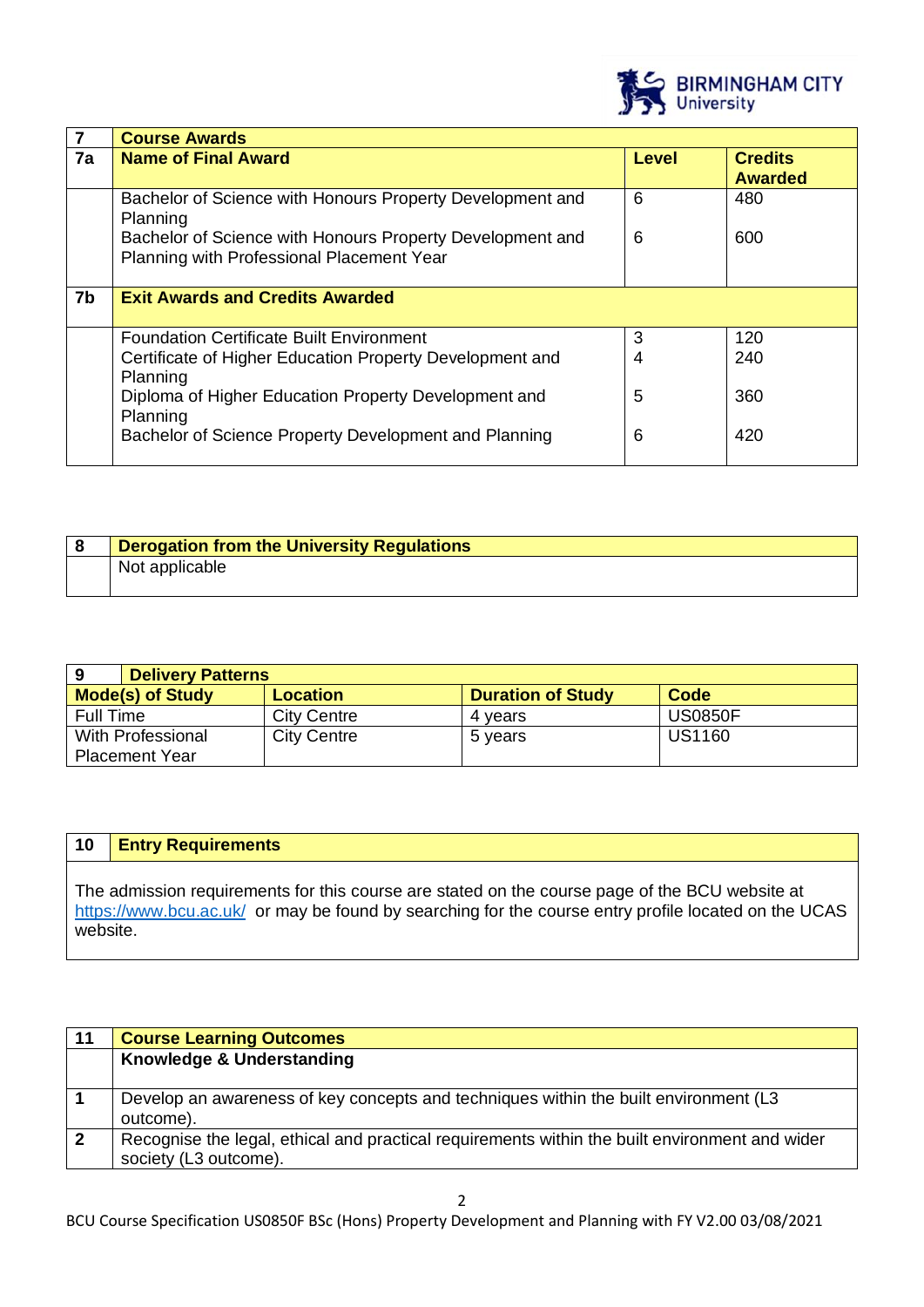

| $\overline{\mathbf{3}}$ | Identify the socio-economic, environmental, political and historical frameworks within which                     |
|-------------------------|------------------------------------------------------------------------------------------------------------------|
|                         | property development and planning processes take place, and their impact on those processes.                     |
| $\overline{4}$          | Explain the significance of funding arrangements within the context of property development and                  |
|                         | planning; and assess the role of different stakeholders involved with the development process,                   |
|                         | including issues of procurement and project management.                                                          |
| $5\phantom{.0}$         | Identify and apply the principal planning tools (regulatory, incentive, valuation, scenarios and                 |
|                         | participative) to address spatial planning challenges across the built environment                               |
| $6\phantom{1}6$         | Demonstrate the application of law as it relates to relevant aspects of property development and                 |
|                         | planning frameworks.                                                                                             |
| $\overline{\mathbf{7}}$ | Develop business and managerial approaches and skills that enable the successful                                 |
|                         | implementation of appropriate techniques and technologies related to property development and                    |
|                         | planning.                                                                                                        |
|                         | <b>Cognitive &amp; Intellectual Skills</b>                                                                       |
| 8                       | Demonstrate problem solving techniques through the application of theoretical and technical                      |
|                         | skills (L3 outcome).                                                                                             |
| 9                       | Locate and analyse from a range of appropriate sources & information to support a coherent                       |
|                         | argument (L3 outcome).                                                                                           |
| 10                      | Argue rationally and draw independent conclusions based on a rigorous, analytical and critical                   |
|                         | approach to demonstration and argument.                                                                          |
| 11                      | Synthesise theory and practice to design, develop and implement a range of spatial planning                      |
|                         | solutions.                                                                                                       |
| 12                      | Interpret and critically evaluate knowledge, concepts and ideas and / or forms of creative                       |
|                         | expression in a suitably professional manner.                                                                    |
| 13                      | Apply interdisciplinary frameworks to the analysis and solution of complex development,                          |
|                         |                                                                                                                  |
|                         | planning and environmental issues                                                                                |
|                         | <b>Practical &amp; Professional Skills</b>                                                                       |
| 14                      | Apply quantitative methods to solve practical problems in a general context (L3 outcome).                        |
| 15                      | Demonstrate competence across relevant RICS and RTPI education outcomes.                                         |
| 16                      | Access information from a range of sources, such as the internet, journals, books, research                      |
|                         | papers, and appraise its suitability for undergraduate and Master's level research.                              |
| 17                      | Demonstrate the ability to work effectively, both autonomously and as a member of a team, and                    |
|                         | accept responsibility for actions taken.                                                                         |
| 18                      | Recognise and apply professional values and ethics in informing property development and                         |
|                         | planning excellence.                                                                                             |
|                         | <b>Key Transferable Skills</b>                                                                                   |
| 19                      |                                                                                                                  |
|                         | Manage time, prioritise activities and work effectively as an individual and as part of a group (L3<br>outcome). |
| 20                      | Reflect constructively on your own practice and that of others (L3 outcome).                                     |
| 21                      | Manage your time effectively and prioritise workloads.                                                           |
| 22                      | Use multiple forms of communication and expression, employing them selectively, appropriately                    |
|                         | and effectively according to the specifics of the task.                                                          |
| 23                      | Access and make appropriate use of relevant information and data for a specified purpose.                        |
| 24                      | Manage conflict appropriately in professional situations.                                                        |
| 25<br>26                | Diagnose problems and identify solutions (individually and collectively)<br>Work Effectively in a team.          |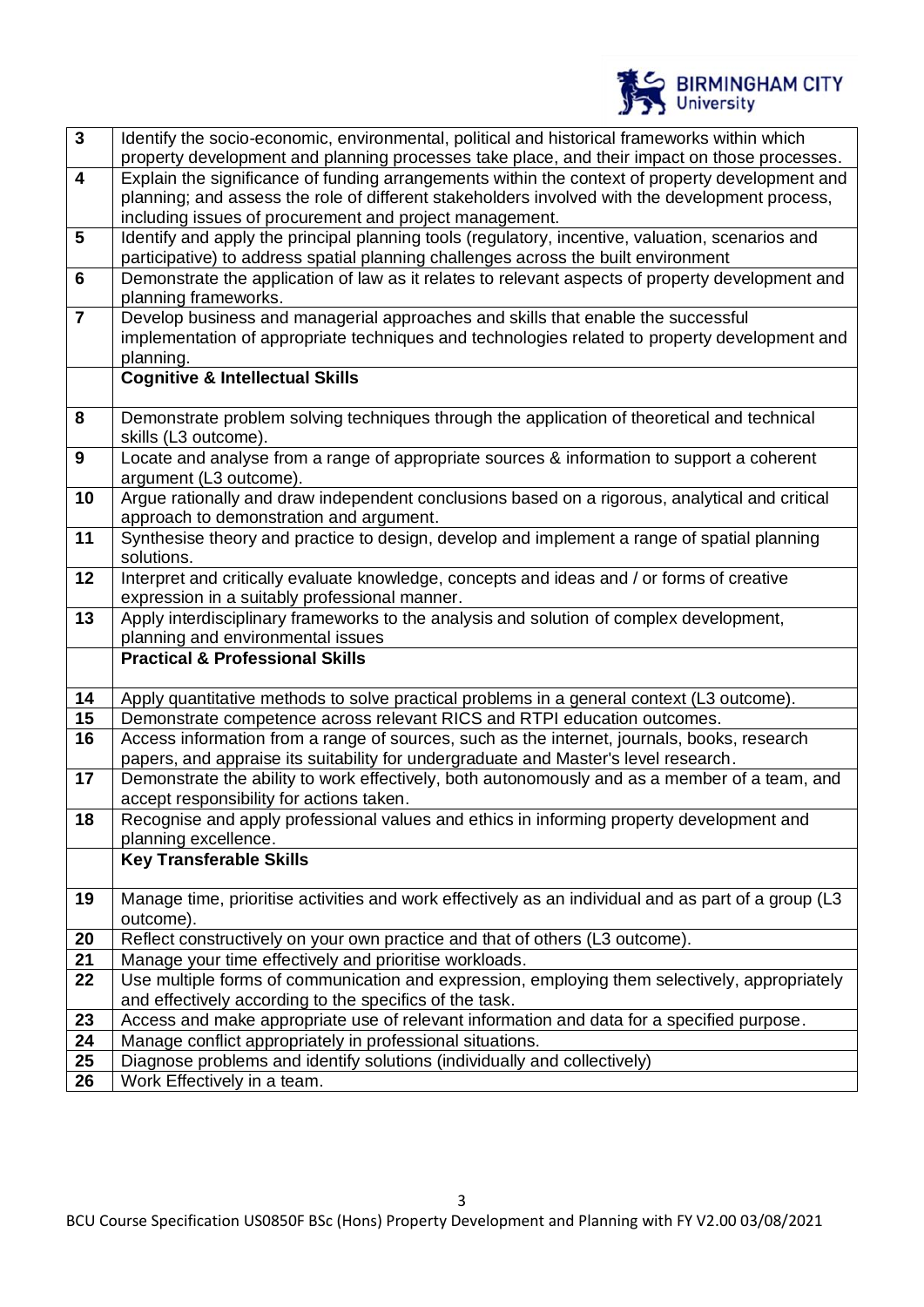

| Level 3:                                                                                                                                |                                                                                                                                                               |                     |
|-----------------------------------------------------------------------------------------------------------------------------------------|---------------------------------------------------------------------------------------------------------------------------------------------------------------|---------------------|
| In order to complete this course a student must successfully complete all the following<br><b>CORE modules (totalling 120 credits):</b> |                                                                                                                                                               |                     |
| <b>Module Code</b>                                                                                                                      | <b>Module Name</b>                                                                                                                                            | <b>Credit Value</b> |
| <b>BNV3003</b>                                                                                                                          | <b>Built Environment Context and Practice</b>                                                                                                                 | 20                  |
| <b>BNV3006</b>                                                                                                                          | <b>Building Technology</b>                                                                                                                                    | 20                  |
| <b>BNV3004</b>                                                                                                                          | <b>Foundation Computing</b>                                                                                                                                   | 20                  |
| <b>BNV3005</b>                                                                                                                          | <b>Quantitative Methods</b>                                                                                                                                   | 20                  |
| <b>BNV3001</b>                                                                                                                          | <b>Academic and Personal Study Skills</b>                                                                                                                     | 20                  |
| <b>BNV3002</b>                                                                                                                          | <b>Independent Practice</b>                                                                                                                                   | 20                  |
| <b>Module Code</b>                                                                                                                      | <b>Module Name</b>                                                                                                                                            | <b>Credit Value</b> |
| <b>BNV4106</b>                                                                                                                          | <b>Introduction to the Built Environment</b>                                                                                                                  | 20                  |
|                                                                                                                                         |                                                                                                                                                               |                     |
| <b>BNV4103</b>                                                                                                                          | <b>Built Environment Technology 1</b>                                                                                                                         | 20                  |
| <b>BNV4108</b>                                                                                                                          | Law                                                                                                                                                           | 20                  |
| <b>BNV4104</b>                                                                                                                          | <b>Integrated Digital Design - Residential</b>                                                                                                                | 20                  |
| <b>BNV4110</b>                                                                                                                          | <b>Professional Environmental and Materials</b><br><b>Science</b>                                                                                             | 20                  |
| <b>BNV4107</b>                                                                                                                          | <b>Introduction to Valuation</b>                                                                                                                              | 20                  |
| Level 5:<br><b>Module Code</b>                                                                                                          | In order to complete this course a student must successfully complete all the following<br><b>CORE modules (totalling 120 credits):</b><br><b>Module Name</b> | <b>Credit Value</b> |
| <b>BNV5112</b>                                                                                                                          | Design and Development in the Built and Natural                                                                                                               | 20                  |
|                                                                                                                                         | <b>Environment</b>                                                                                                                                            |                     |
| <b>BNV5116</b>                                                                                                                          | <b>Property Law</b>                                                                                                                                           | 20                  |
| <b>BNV5117</b>                                                                                                                          | <b>Smart Policies and Plans</b>                                                                                                                               | 20                  |
| BNV5XXX                                                                                                                                 | <b>Digital Cities</b>                                                                                                                                         | 20                  |
| <b>BNV5110</b><br><b>BNV5111</b>                                                                                                        | <b>Building Pathology</b><br><b>Data and Decision Making</b>                                                                                                  | 20<br>20            |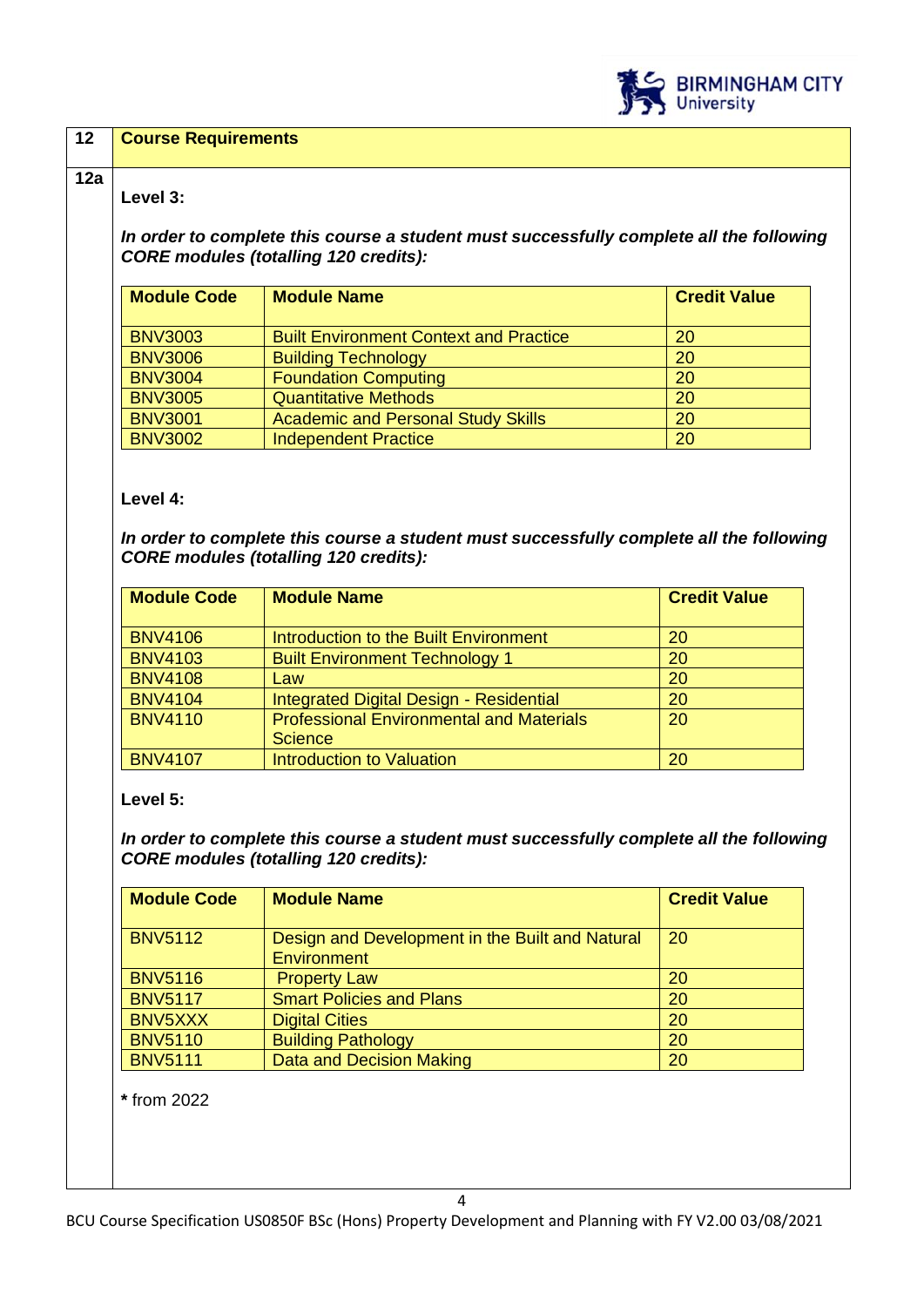

## **Professional Placement Year (optional)**

*In order to qualify for the award of Bachelor of Science with Honours Property, Development and Planning with Professional Placement Year, a student must successfully complete all of the modules listed as well as the following Level 5 module:*

| <b>Module Code</b> | <b>Module Name</b>            | <b>Credit Value</b> |
|--------------------|-------------------------------|---------------------|
| <b>PPY5004</b>     | <b>Professional Placement</b> | 120                 |

## **Level 6:**

## *In order to complete this course a student must successfully complete all the following CORE modules (totalling 120 credits):*

| <b>Module Code</b> | <b>Module Name</b>                      | <b>Credit Value</b> |
|--------------------|-----------------------------------------|---------------------|
| <b>BNV6200</b>     | <b>Individual Honours Project</b>       | 40                  |
| <b>BNV6127</b>     | <b>Property Marketing</b>               | 20                  |
| <b>BNV6124</b>     | <b>Drivers of Change</b>                | 20                  |
| <b>BNV6128</b>     | <b>Urban Design Practice in Context</b> | 20                  |
| <b>BNV6125</b>     | <b>Professionalism and Citizenship</b>  | 20                  |
|                    |                                         |                     |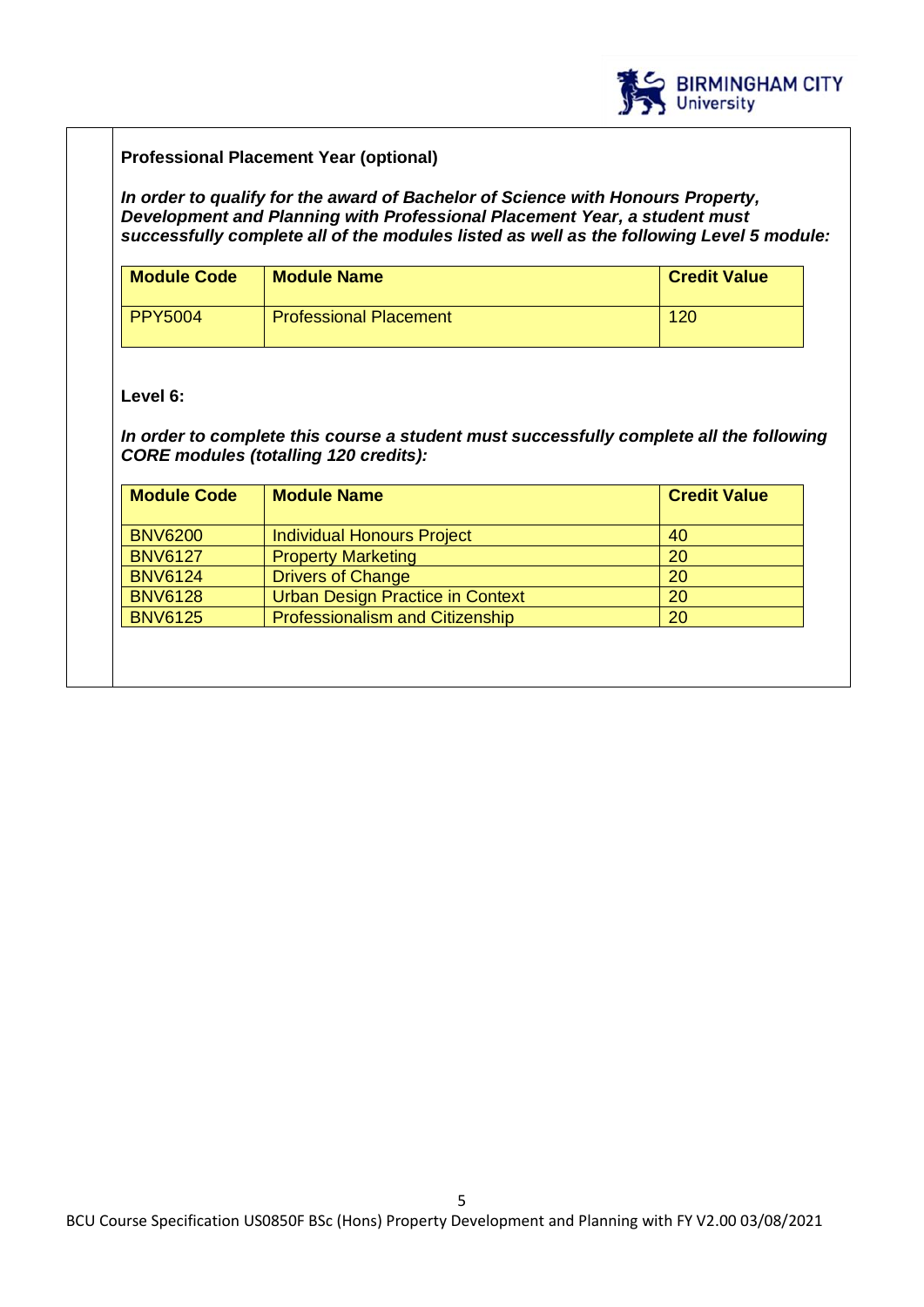

## **12b Structure Diagram**

## **Year 1 Level 3**

| <b>SEMESTER ONE</b>                                   | <b>SEMESTER TWO</b>                 |
|-------------------------------------------------------|-------------------------------------|
| <b>BNV3003 Built Environment Context and Practice</b> | <b>BN3006 Building Technology</b>   |
| BNV3001 Academic and Personal Study Skills            | <b>BNV3005 Quantitative Methods</b> |
| <b>BNV3004 Foundation Computing</b>                   | <b>BNV3002 Independent Practice</b> |

## **Year 2 Level 4**

| <b>SEMESTER ONE</b>                           | <b>SEMESTER TWO</b>                                       |
|-----------------------------------------------|-----------------------------------------------------------|
| BNV4106 Introduction to the Built Environment | BNV4107 Introduction to Valuation                         |
| <b>BNV4103 Built Environment Technology 1</b> | <b>BNV4110 Professional Environmental &amp; Materials</b> |
| <b>BNV4108 Law</b>                            | Science                                                   |
|                                               | BNV4104 Integrated Digital Design Residential             |

## **Year 3 Level 5**

| BNV5112 Design, Development and the Built and | BNV5111 Data and Decision Making        |
|-----------------------------------------------|-----------------------------------------|
| <b>Natural Environment</b>                    | <b>BNV5117 Smart Policies and Plans</b> |
| BNV5110 Building Pathology                    | <b>BNV5XXX Digital Cities</b>           |
| BNV5116 Property Law                          |                                         |

## **Year 4**

## **Professional Placement Year 4 (optional)**

## **Professional Placement Module 120 Credits**

## **Year 5 Level 6**

| BNV6128 Urban Design Practice in Context  | <b>BNV6127 Property Marketing</b>       |
|-------------------------------------------|-----------------------------------------|
| BNV6124 Drivers of Change                 | BNV6125 Professionalism and Citizenship |
|                                           |                                         |
| <b>BNV6200 Individual Honours Project</b> |                                         |

BCU Course Specification US0850F BSc (Hons) Property Development and Planning with FY V2.00 03/08/2021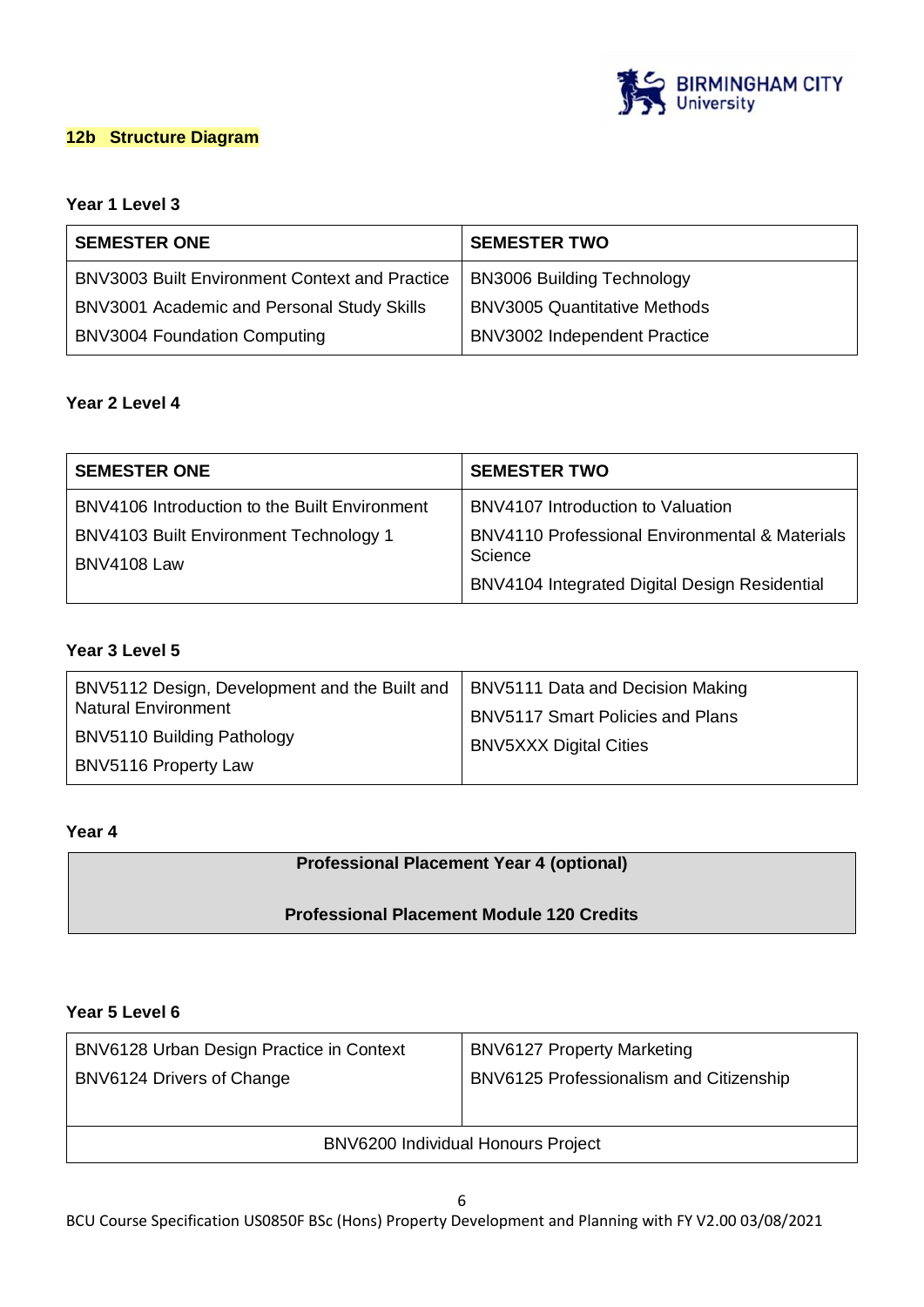

## **13 Overall Student Workload and Balance of Assessment**

Overall student *workload* consists of class contact hours, independent learning and assessment activity, with each credit taken equating to a total study time of around 10 hours. While actual contact hours may depend on the optional modules selected, the following information gives an indication of how much time students will need to allocate to different activities at each level of the course.

- *Scheduled Learning* includes lectures, practical classes and workshops, contact time specified in timetable
- *Directed Learning* includes placements, work-based learning, external visits, on-line activity, Graduate+, peer learning
- *Private Study* includes preparation for exams

The *balance of assessment* by mode of assessment (e.g. coursework, exam and in-person) depends to some extent on the optional modules chosen by students. The approximate percentage of the course assessed by coursework, exam and in-person is shown below.

#### **Level 3**

#### **Workload**

#### **% time spent in timetabled teaching and learning activity**

| <b>Activity</b>      | <b>Number of Hours</b> |
|----------------------|------------------------|
| Scheduled Learning   | 288                    |
| Directed Learning    | 432                    |
| <b>Private Study</b> | 480                    |
| <b>Total Hours</b>   | 1200                   |

#### **Balance of Assessment**

| <b>Assessment Mode</b> | Percentage |
|------------------------|------------|
| Coursework             | 87%        |
| Exam                   | 5%         |
| In-Person              | 8%         |

#### **Level 4**

#### **Workload**

#### **% time spent in timetabled teaching and learning activity**

| <b>Activity</b>      | Number of Hours |
|----------------------|-----------------|
| Scheduled Learning   | 288             |
| Directed Learning    | 412             |
| <b>Private Study</b> | 500             |
| Total Hours          | 1200            |